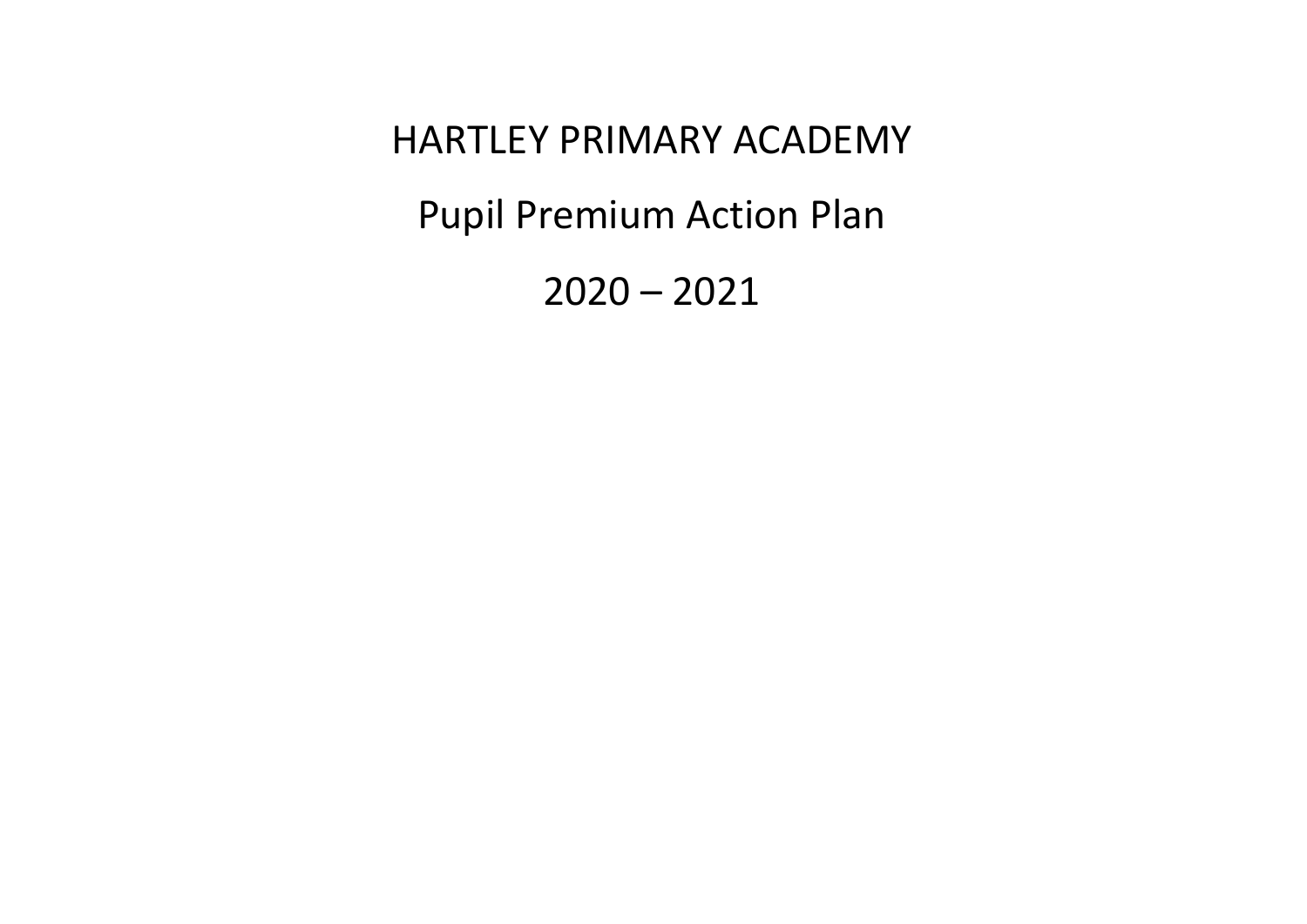#### **What is the Pupil Premium?**

The Pupil Premium is additional funding for publicly funded schools in England to raise the attainment of disadvantaged pupils and close the gap between them and their peers. This funding is aimed at addressing the current underlying inequalities that exist between children from disadvantaged backgrounds and their more affluent peers.

This funding is allocated to schools on the basis of the number of pupils who have been eligible for Free School Meals at any point over the last six years; children who have been "looked after" for more than six months, children who have left local authority care or children of service personnel.

The DFE has given us the freedom to use the Pupil Premium as we see fit, based on the knowledge of our pupils" needs.

### **OVERVIEW OF SCHOOL**

| Total number of pupils on roll (Yr $R - 6$ )               | 418                                                              |
|------------------------------------------------------------|------------------------------------------------------------------|
| Total number of pupils eligible for PPG (@ September 2020) | 37 (8.85% of roll)                                               |
| Total number of Pupil Premium pupils with SEN/AEN          | 9 of 37 have SEN, this represents 24.32% of disadvantaged pupils |
| Amount received per pupil                                  | £1320 (2020/2021)                                                |
| Total received                                             | £48,840 (2020/2021)                                              |

### **Pupil Premium Funding**

For the financial year 2020 - 2021, we will receive £48,840 in Pupil Premium funding.

### **Nature of Support**

At Hartley Primary Academy we continue to use the additional funding to support a variety of strategies to best meet the needs of each individual child for whom the grant funding was allocated, including:

- · high quality, inclusive teaching.
- · precision teaching by the class teacher.
- · pupils taught in groups with other pupils who are working at a similar level.
- · focused support from skilled teaching assistants, both in class and in small groups.
- · individual tuition, by an experienced teacher or teaching assistant.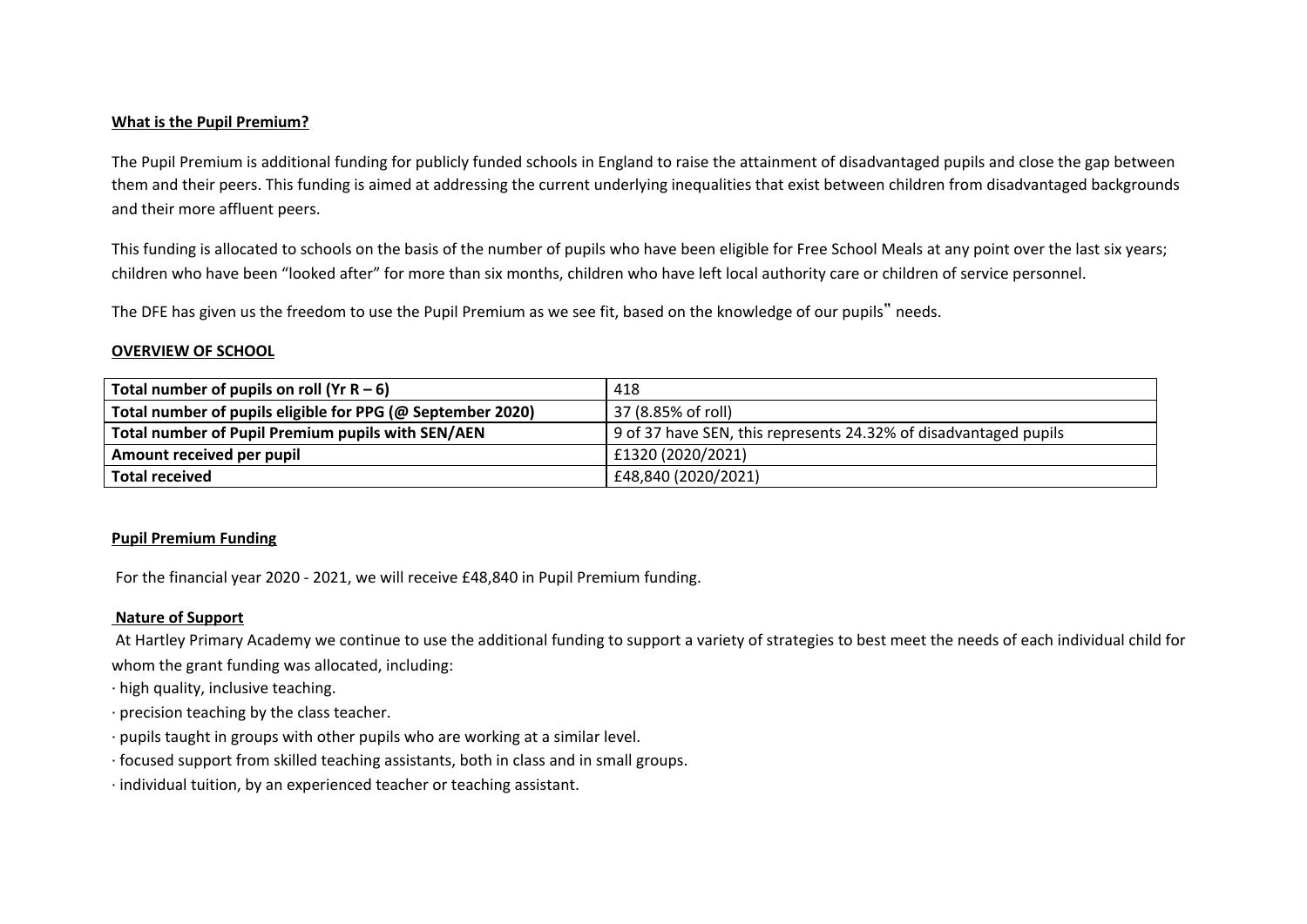· intervention strategy support from teaching assistants (for example: Early Literacy Support, Targeted Support for Teaching Inference in Reading, Peer Mentoring, Lego Therapy).

- · carefully targeted resources known to raise attainment.
- · personalised support including pastoral support for individual pupils and their families, to meet their needs.
- · supporting parents to fund clubs and trips.
- All interventions are highly targeted over a period of time, according to need and impact tracked.

### **Monitoring the impact of Pupil Premium Grant**

The Principal, Miss Galinis, has overall responsibility for the attainment and progress of Pupil Premium children through ensuring the progress of eligible pupils and evidencing this as a whole-school priority.

Children's progress and attainment is tracked and monitored carefully to ensure they achieve their full potential. Regular monitoring and evaluation is key to ensuring effectiveness of expenditure. Targets for pupils are set in maths, reading and writing and we know where we expect them to be by the end of the programme or set of lessons. Monitoring is a joint responsibility of the class teacher and Senior Leaders and regular assessment data is analysed and acted upon. All pupils eligible for Pupil Premium funding are discussed at termly pupil progress meetings. The DFE and LA also analyse our school data and compare our results to national data.

Through our termly Pupil Progress Meetings we report clearly on data for Pupil Premium.

### **Pupil Premium Action Plan**

Objective 1: to provide personalised, targeted intervention for pupils, enhancing Quality First Teaching to enable every pupil deemed to be disadvantaged to make at least expected progress and be on track for achieving age-related expectations or above by the end of Year 6.

· Analysis of half termly / termly assessments and on-going formative assessment to identify gaps in knowledge / understanding. Soft assessments in reading and maths at the start of the term September 2020 to establish a baseline, following school closure.

Specialist support then timetabled:

- focused specialist TA support, outside the classroom either 1:1 or small group. Timetables reviewed termly following review of pupil progress.

- focused TA support within lessons to enhance QFT.

How will we meet this objective?

At Hartley Primary Academy, provision is tailored to meet the needs of every individual PP pupil.

The combination or all of following strategies will be used: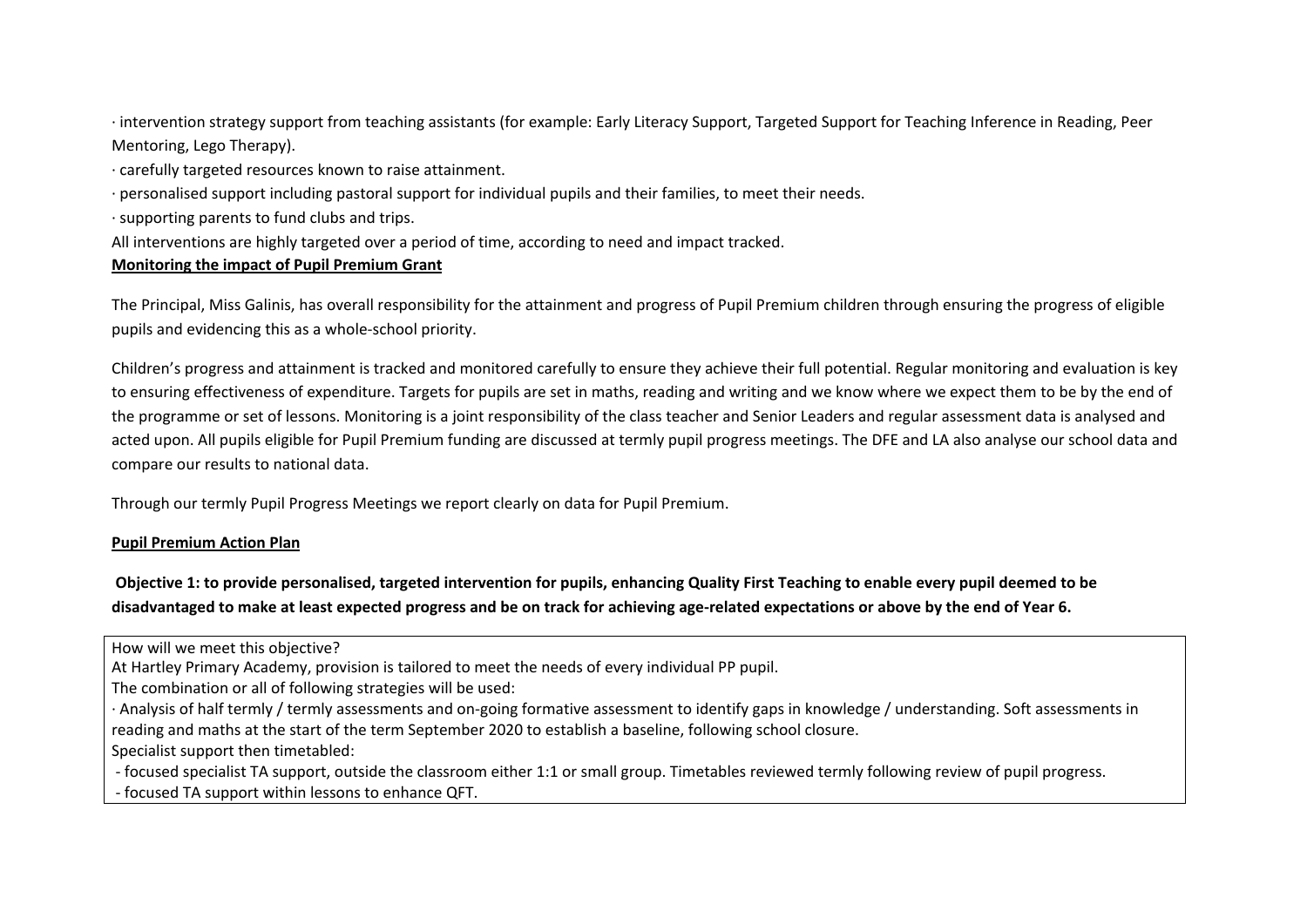- SALTA support across the school to identify and support areas of need.

Timetables reviewed termly following review of pupil progress.

### **Cost: £2000**

· Experienced teacher working supporting 1:1 tuition

# **Cost: £9700**

·Experienced Teacher to support Year 3-6 teachers with 1:1 / small group support, either in the classroom during English / Maths lessons or withdrawal from the classroom (Covid19 secure procedures in place)

Support targeted at either:

- gaps in knowledge / understanding to enable rapid catch up following school closure from March 2020-September 2020.

- Deepening pupil's knowledge and understanding where they are securely at age- related expectations and seeking to accelerate progress for identified pupil s to achieve greater depth.

# **Cost: £5730**

● SALT TA across the school to identify and support specific SLCN needs. Full EYFS screening to identify need on entry to school.

## **Cost: £ 5430**

| <b>Actions</b>                 | <b>Personnel</b> | <b>Timescale</b>        | <b>Monitoring Strategies</b> | <b>Success Criteria</b>      |
|--------------------------------|------------------|-------------------------|------------------------------|------------------------------|
| 1a. Support provided           | Class teacher    | Daily / weekly          | Pupil's books                | Gaps identified in the       |
| according to Pupil Premium     | Support staff    |                         | <b>Lesson Observation</b>    | September 2020               |
| Provision mapping. Support     |                  |                         | Dialogue between teacher /   | assessments are narrowed     |
| sessions recorded on year      |                  |                         | support                      | by the end of the academic   |
| group provision maps.          |                  |                         |                              | year.                        |
| Dialogue between class         |                  |                         |                              |                              |
| teacher and support staff as   |                  |                         |                              | Pupils are making at least   |
| to the on-going learning       |                  |                         |                              | expected progress if working |
| priorities for each individual |                  |                         |                              | at ARE or above              |
| pupil.                         |                  |                         |                              |                              |
| 1b. Termly Pupil Progress      | Principal        | Completed at the end of | Pupils' books                | Pupils are making            |
| meetings                       | <b>SLT</b>       | each term (x6 per year) | Summative assessment         | accelerated progress in      |
| - Discussions of progress      | Class teacher    |                         | Data Analysis                | targeted areas if working    |
| with class teacher             |                  |                         | Discussions with class       | below ARE                    |
| - Scrutiny of books            |                  |                         | teachers                     |                              |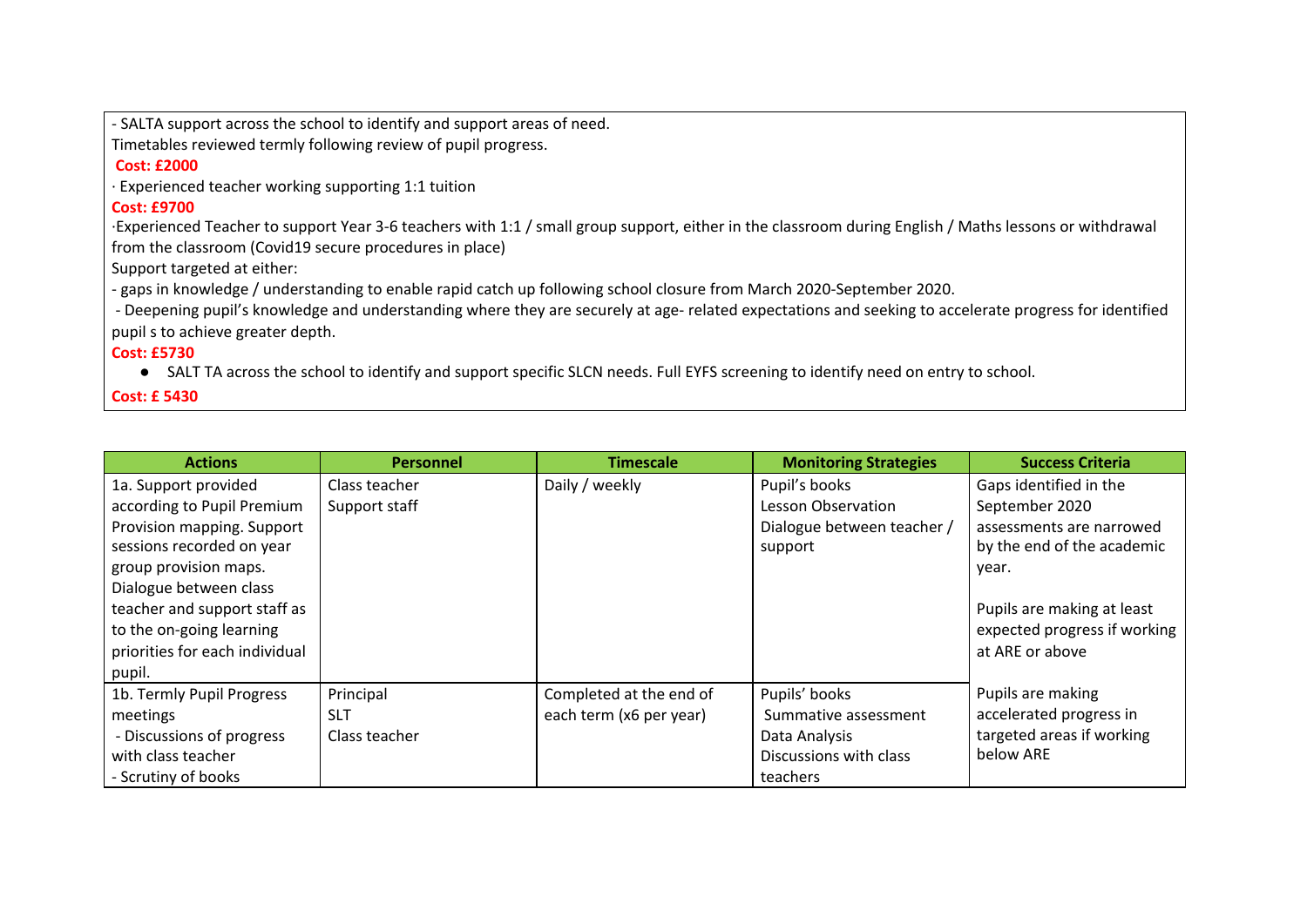| - Analysis of summative<br>assessments results<br>- Review of PP provision and |             |                             | Discussions with support<br>staff | Targeted pupils are in-line to<br>achieve greater depth or<br>higher standard. |
|--------------------------------------------------------------------------------|-------------|-----------------------------|-----------------------------------|--------------------------------------------------------------------------------|
| development of provision                                                       |             |                             |                                   |                                                                                |
| for the following term                                                         |             |                             |                                   |                                                                                |
| 1c. Pupil Premium Audit to                                                     | Principal   | Twice in year (January/July | Pupils' books                     | Pupils are making at least                                                     |
| review:                                                                        | PP Champion | 2021)                       | Summative assessment              | expected progress if working                                                   |
| - Effectiveness of PP                                                          |             |                             | Data Analysis                     | at ARE or above                                                                |
| strategies in meeting the                                                      |             |                             | Discussions with class            |                                                                                |
| needs of each individual                                                       |             |                             | teachers                          | Pupils are making                                                              |
| pupil                                                                          |             |                             | Discussions with support          | accelerated progress in                                                        |
| - Effectiveness of provision,                                                  |             |                             | staff                             | targeted areas if working                                                      |
| leadership and                                                                 |             |                             |                                   | below ARE                                                                      |
| management, assessment                                                         |             |                             |                                   |                                                                                |
| and recording, resourcing in                                                   |             |                             |                                   | Pupil Premium provision is                                                     |
| meeting pupils' learning                                                       |             |                             |                                   | well lead, resourced                                                           |
| priorities and in accelerating                                                 |             |                             |                                   | effectively and best meeting                                                   |
| progress, where necessary                                                      |             |                             |                                   | the needs of learners                                                          |

Pupil Premium Action Plan Objective 2: to provide personalised, targeted pastoral support for individual PP pupils to enable them to be happy, secure **and fully engaged in school and supported (where appropriate) outside school.**

How will we meet this objective?

At Hartley Primary Academy, provision is tailored to meet the needs of every individual PP pupil.

The combination or all of following strategies will be used:

· Discussions between Principal, Class teacher, external agencies and parents in identifying the social and emotional needs of individual pupils and the most appropriate support.

This support may include any of the following: focused specialist TA pastoral support, outside the classroom either 1:1 or small group.

The focus for provision and the provision itself are determined according to individual pupil needs.

**Cost: £12,300**

- Purchase of external counsellor worker time

**Cost: £2470**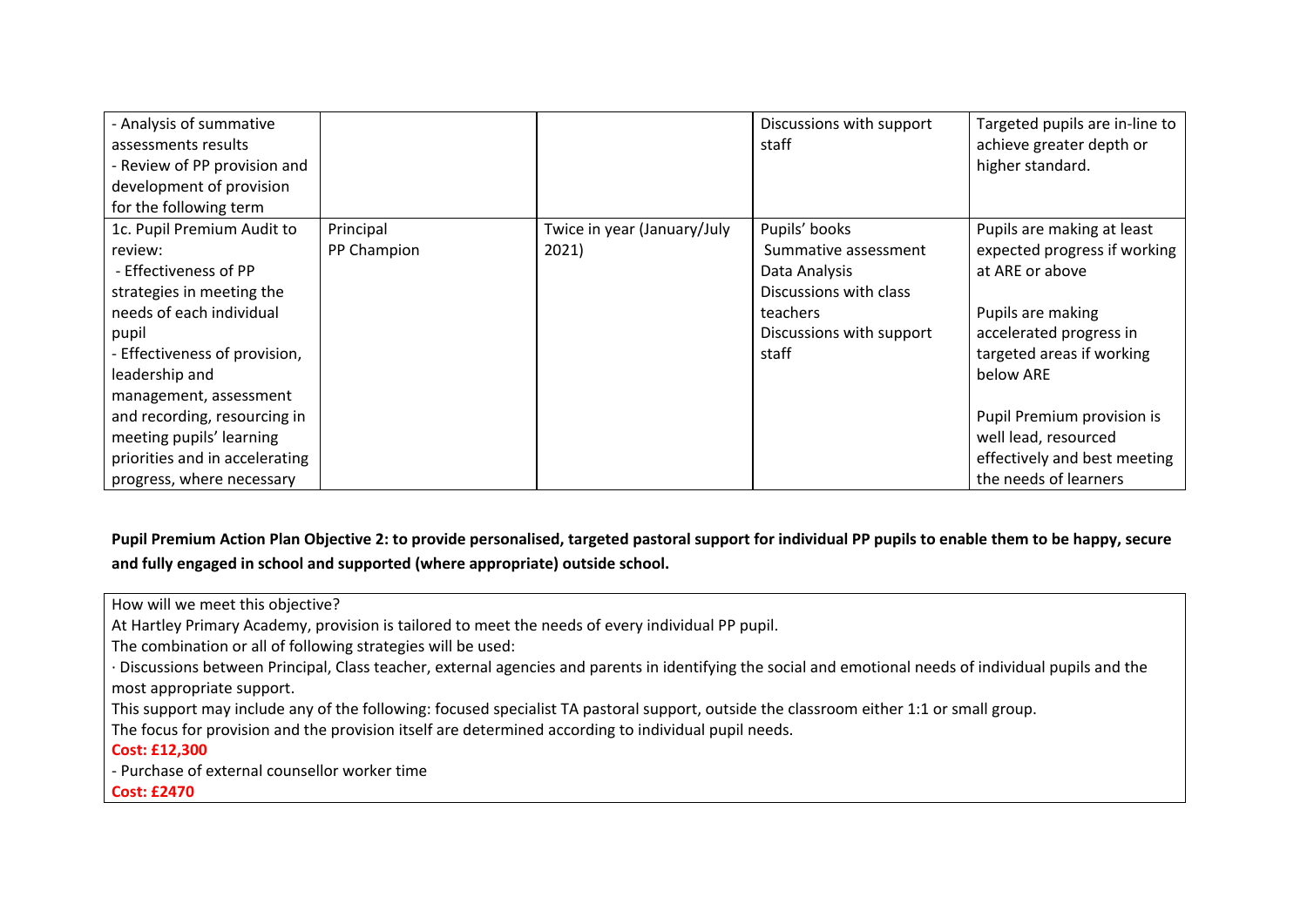- The setting up of the well-being team to support the recovery , re-introduction and renewal project, supporting the return to school in September 2020 **Cost: £3500**

- Involvement of outside agencies

**Cost: determined on an individual basis**

| <b>Actions</b>                 | <b>Personnel</b>         | <b>Timescale</b>       | <b>Monitoring Strategies</b>  | <b>Success Criteria</b>     |
|--------------------------------|--------------------------|------------------------|-------------------------------|-----------------------------|
| 2a. Support determined and     | Principal                | Daily / weekly         | Support Plans and provision   | Provision is effectively    |
| provided according to          | Class teacher            |                        | maps                          | meeting individual pastoral |
| Individual need                | Support staff            |                        | Dialogue between teacher /    | needs.                      |
| Every support session          | <b>External Agencies</b> |                        | support / external agencies / |                             |
| recorded and evaluated on      |                          |                        | parents                       |                             |
| individual pastoral plans      |                          |                        |                               |                             |
| Dialogue between class         |                          |                        |                               |                             |
| teacher, support staff,        |                          |                        |                               |                             |
| Principal as to the ongoing    |                          |                        |                               |                             |
| priorities for each individual |                          |                        |                               |                             |
| pupil.                         |                          |                        |                               |                             |
| 2b. Regular formal review of   | Principal                | Determined by relevant | Pupils' books                 |                             |
| quality and impact of          | Class teacher            | adults                 | Summative assessment          |                             |
| provision by relevant staff,   | Support staff            |                        | Error analysis                |                             |
| external agencies and          | <b>External Agencies</b> |                        | Data Analysis                 |                             |
| parents                        |                          |                        | Discussions with class        |                             |
| Review includes:               |                          |                        | teachers                      |                             |
| - Feedback from individual     |                          |                        | Discussions with support      |                             |
| providing the support          |                          |                        | staff                         |                             |
| - Feedback from the class      |                          |                        |                               |                             |
| teacher                        |                          |                        |                               |                             |
| - Information on pupil's       |                          |                        |                               |                             |
| learning progress              |                          |                        |                               |                             |
| - Feedback from parents        |                          |                        |                               |                             |
| - Verbal feedback from child   |                          |                        |                               |                             |
| (if appropriate)               |                          |                        |                               |                             |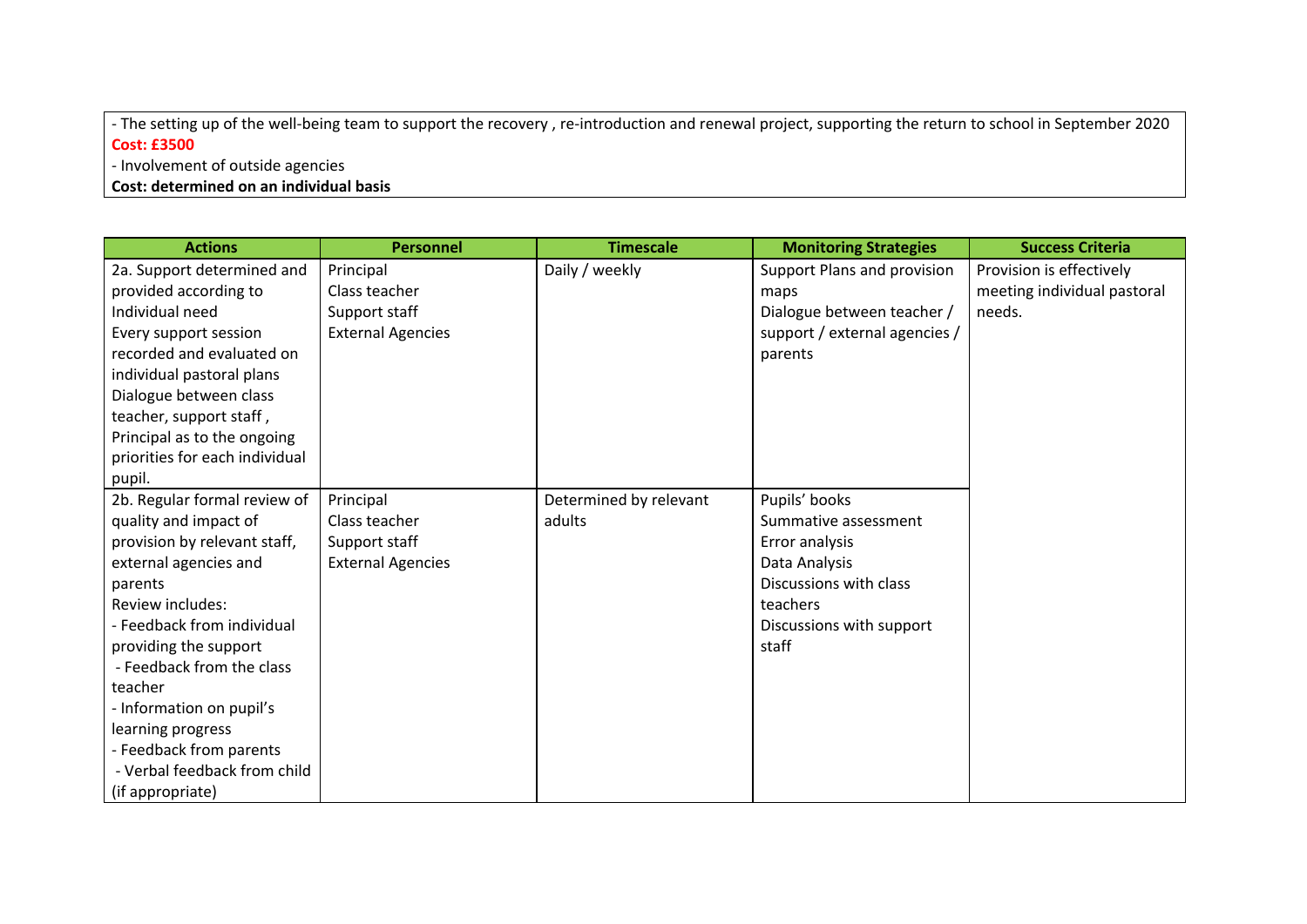| Revie<br>'ture |  |  |
|----------------|--|--|
| provision.     |  |  |

Pupil Premium Action Plan Objective 3: ensure all PP pupils have the opportunity to access learning opportunities beyond the classroom (ie. school trips **and extra-curricular activities)**

| How will we meet this objective?                                                                                       |
|------------------------------------------------------------------------------------------------------------------------|
| We will fund, where appropriate and after discussion with parents and outside agencies, activities from the following: |
| · Extra-curricular Clubs                                                                                               |
| · Additional lessons e.g. music, drama                                                                                 |
| · School Trips                                                                                                         |
| · Residential trips                                                                                                    |
| -Well-being activities as part of the recovery curriculum                                                              |
| <b>Cost: £5600</b>                                                                                                     |

| <b>Actions</b>                | <b>Personnel</b> | <b>Timescale</b> | <b>Monitoring Strategies</b> | <b>Success Criteria</b>   |
|-------------------------------|------------------|------------------|------------------------------|---------------------------|
| За.                           | Principal        | When required    | Dialogue between PP          | Provision is effectively  |
| Dialogue between the          |                  |                  | Leader, external agencies,   | meeting individual needs. |
| principal, parents or carers, |                  |                  | outreach worker and          |                           |
| Outside Agencies and/or       |                  |                  | parents                      |                           |
| outreach worker to identify   |                  |                  |                              |                           |
| the priorities for PP funding |                  |                  |                              |                           |
| to best meet the needs of     |                  |                  |                              |                           |
| the individual child.         |                  |                  |                              |                           |
| Contributions towards any     |                  |                  |                              |                           |
| of the above determined on    |                  |                  |                              |                           |
| an individual child basis     |                  |                  |                              |                           |